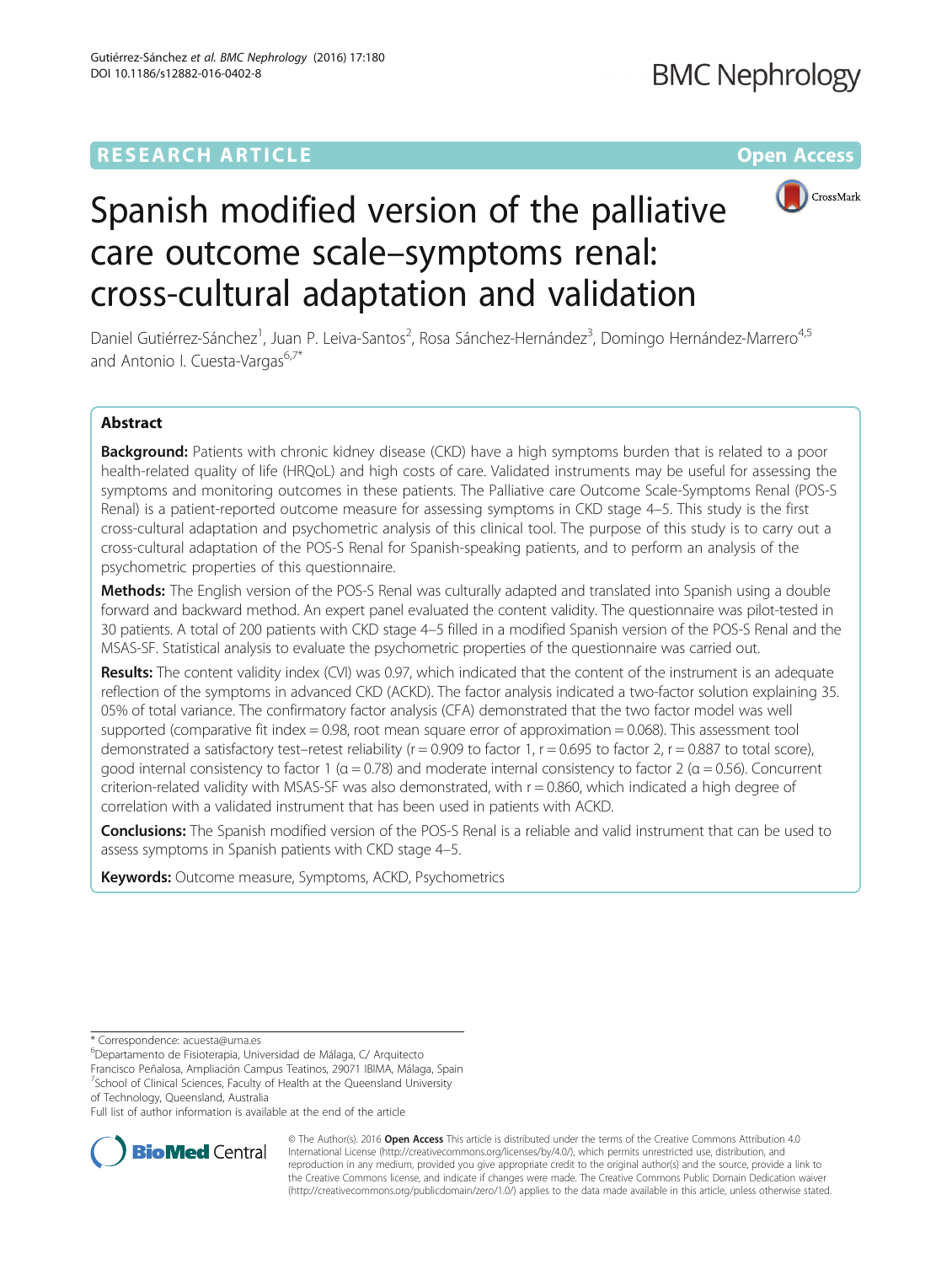# Background

A patient with Advanced Chronic Kidney Disease (ACKD)(defined, according to the international guidelines, as chronic kidney disease at stage 4 or 5 with a glomerular filtration rate < 30 ml/min) has an increased burden of physical and psychological symptoms that are associated with a poor health-related quality of life (HRQoL) [[1](#page-7-0)–[3](#page-7-0)]. Symptoms such as tiredness, pruritus, constipation, pain, sleep alterations, anxiety, dyspnoea, nausea, restless legs and depression have a high prevalence in these patients [\[4, 5](#page-7-0)]. As uncontrolled symptoms at the end of life lead to greater suffering, their treatment in the advanced phases of the disease is a priority [\[6](#page-7-0)].

Patient reported outcome (PRO) instruments are generally used to assess patients' functional status, quality of life and symptoms [[7\]](#page-7-0). This is especially important in patients with chronic diseases such as chronic kidney disease (CKD), in which PRO measures can be used to evaluate, monitor, and facilitate the introduction of interventions [[8\]](#page-7-0).

The use of validated scales may therefore be useful for standardising the evaluation of symptoms and monitoring the healthcare outcomes of these patients [[9](#page-7-0)]. Because of the variety of symptoms that might be suffered by a kidney patient, tools that can evaluate a wide range of symptoms are recommended. In addition, it is useful to have instruments that can be administered pre- and post-dialysis start, in order to better monitor patients as they progress through CKD stages. Among the tools most used for the study of symptoms in kidney patients are questionnaires that are not specific to renal patients, such as the Memorial Symptom Assessment Scale-Short Form(MSAS-SF) [[10](#page-7-0)], questionnaires modified for use with patients on dialysis, such as the Edmonton Symptom Assessment System (ESAS) [[11](#page-7-0)], and other specific questionnaires that have been developed to measure symptoms in ACKD, such as the Dialysis Symptom Index (DSI) [[12](#page-7-0)] and the Palliative care Outcome Scale-Symptoms Renal (POS-S Renal) [[13\]](#page-8-0).

There are no specific symptom assessment questionnaires for CKD patients that have been adapted to the Spanish culture, Spanish being one of the most commonly spoken languages in the world and that enable us to evaluate the intensity of the various symptoms in this population [[14](#page-8-0)]. The POS-S Renal is a questionnaire that has been designed to evaluate symptoms in ACKD, and it has demonstrated its usefulness in clinical practice and in research [[13](#page-8-0), [15](#page-8-0)]. Thus it is a tool recommended for the evaluation of symptoms in this population [[9,](#page-7-0) [16](#page-8-0), [17](#page-8-0)]. There are at present no studies that have assessed the psychometric properties of this questionnaire.

The aims of this study were to carry out a crosscultural adaptation of the POS-S Renal into Spanish and to perform an analysis of test-retest reliability, internal consistency, internal structure, and concurrent criterionrelated validity with the MSAS-SF, a previously validated PRO measure which has been used in patients with ACKD [\[18](#page-8-0)–[20\]](#page-8-0).

# **Methods**

This study was conducted in two principal phases: translation and cross-cultural adaptation, and then validation.

# Phase 1: Translation and cross-cultural adaptation **Translation**

Translation of the original English version of the POS-S Renal was performed using a double forward and backward method following recommended guidelines [\[21\]](#page-8-0). This method includes: 1) two forward translations from the source language into the target language; 2) reconciliation of the two versions; 3) two backward translations from the target language version to the source language; and 4) reconciliation of the two versions and comparison with the original to create a consensus document.

There were two independent translations into Spanish. The two versions were compared and, after discussion, merged into a single document: the preliminary Spanish version of POS-S Renal. Two native English translators performed a backward translation of this version to the source language to make, after discussion, a single document. This document was compared with the original to check the conceptual and semantic equivalence between the two texts (Fig. [1\)](#page-2-0).

#### Content validity

Content validity occurred during this phase to evaluate the degree to which the content of the instrument is an adequate reflection of the construct to be measured. An expert panel review was conducted to assess content validity. A total of 14 healthcare professionals (experts in palliative care and nephrology), researchers, patients with ACKD and carers of ACKD patients were invited to join the expert panel, but only eight of them (six healthcare professionals, one patient and one carer) agreed to participate. The other six declined because of lack of time  $(n = 4)$  or lack of knowledge about the subject  $(n = 2)$ . Content validity was determined using the COSMIN checklist [[22\]](#page-8-0). Individually, the expert participants were asked to rate their level of agreement with the relevance of each item. One symptom (cramps) was added after discussion. The response choices for this item were set to be identical to the response choices for the other 17items. This symptom was prevalent (29%), but had not previously been included in this symptom assessment tool. Content validity was determined using the Lawshe content validity index (CVI);employing the formula suggested by Lawshe, the CVI was 0.97, with items ranging from 0.75 to 1.00, which is acceptable, according to Lawshe and Davis [[23, 24](#page-8-0)].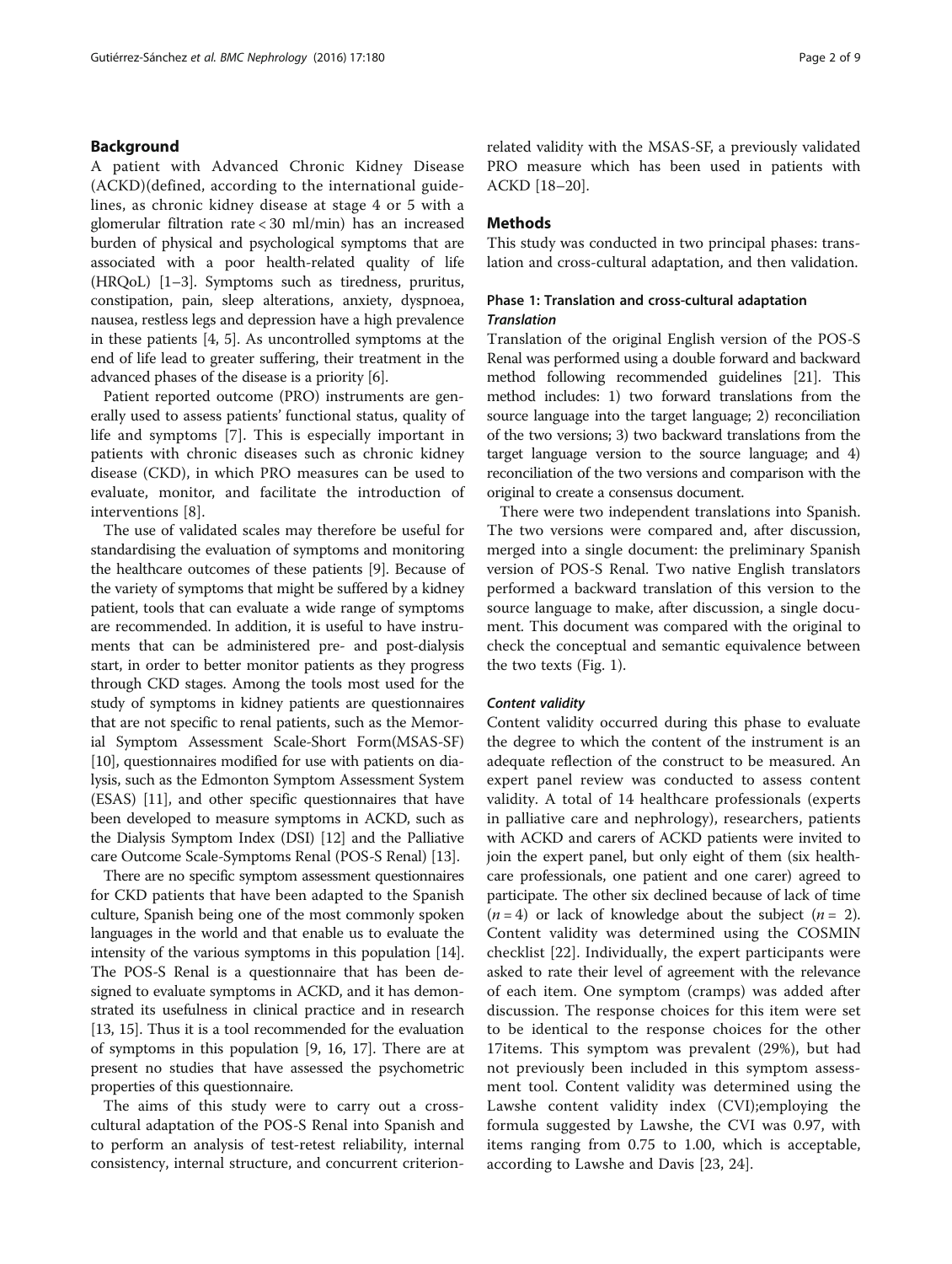<span id="page-2-0"></span>

# Pilot study

A pilot study was conducted with 30 patients to identify problematic items and to ensure that the adapted questionnaire was understandable and acceptable to the patients.

# Phase 2: Validation study

# Sample, setting and data collection

Two hundred (200) patients (aged 66.45 ± 14.52, 65% male) participated in the present study. Their sociodemographic and clinical characteristics are shown in Table [1](#page-3-0). All participants were recruited at the Nephrology Service at Carlos Haya University Hospital in Málaga (Spain), and, after receiving information about the project, signed to give their informed consent. The inclusion criteria were: adult Spanish-speaking patients with ACKD receiving dialysis or renal conservative management (without dialysis).

By contrast, there were three exclusion criteria: the patient's refusal to participate in the study, mild cognitive impairment and the patient being under the age of

18 years. The data were collected between April 2015 and September 2015.

Data were collected during face-to-face interviews. When possible, the questionnaires (POS-S Renal and MSAS-SF) were self-completed. Otherwise, the interviewer read out and filled in the instruments according to the patient's responses. In the case of patients managed conservatively (without dialysis), the interviews were conducted in the routine medical consultation room, whereas patients in dialysis were interviewed in the dialysis room. The interviewers first recorded the patient's clinical sociodemographic data, and afterwards asked the patients to complete the POS-S Renal and the MSAS-SF.

# **Questionnaires**

# POS-S renal

This is a patient-completed questionnaire that has been developed to assess symptoms in ACKD. The questionnaire identifies the presence and severity of 17 symptoms during the week prior to the completion of the questionnaire [[13](#page-8-0)]. If the symptom is present, the intensity of each symptom is rated on a 5-point Likert scale (0 to 4) ranging from 'none' to 'overwhelming'.

In addition, the questionnaire provides open fields to list the main problems experienced. This open-ended question gives the patient the opportunity to emphasise the importance of a symptom, or to indicate other symptoms not included in the questionnaire. In addition, a symptom severity score can be calculated from the questionnaire as a whole. If one apportions a number to the range of severity of each symptom (from 0 to 4), the maximum global symptom severity score is 68. This simple tool is used widely and is recommended as the tool of choice for ACKD [\[9\]](#page-7-0). The original questionnaire is available from: [http://pos-pal.org/maix/pos-s-in-english.php.](http://pos-pal.org/maix/pos-s-in-english.php)

#### MSAS-SF

The MSAS-SF is a validated self-reporting questionnaire that includes 32 highly common physical and psychological symptoms [[10\]](#page-7-0). It assesses the presence and severity of 28 physical symptoms on a 5-point Likert scale (from  $0 = 'not$  bothersome' to  $4 = 'very$  bothersome') and the presence and frequency of four psychological symptoms on a 4-point Likert scale (from  $1 = 'r \text{arely}$ ) present' to  $4 = \text{'almost constantly present'}.$ 

The MSAS-SF subscales include: 1) the Global Distress Index (GDI), measuring four psychological symptoms and six physical symptoms; 2) the Physical Symptom Distress Score(PHYS) comprising 12 common physical symptoms; and 3) the Psychological Symptom Distress Score (PSYCH), including six common psychological symptoms. The total number of symptoms (TNS) is the sum of symptoms experienced. The scoring procedure follows the instructions of Portenoy et al. for the short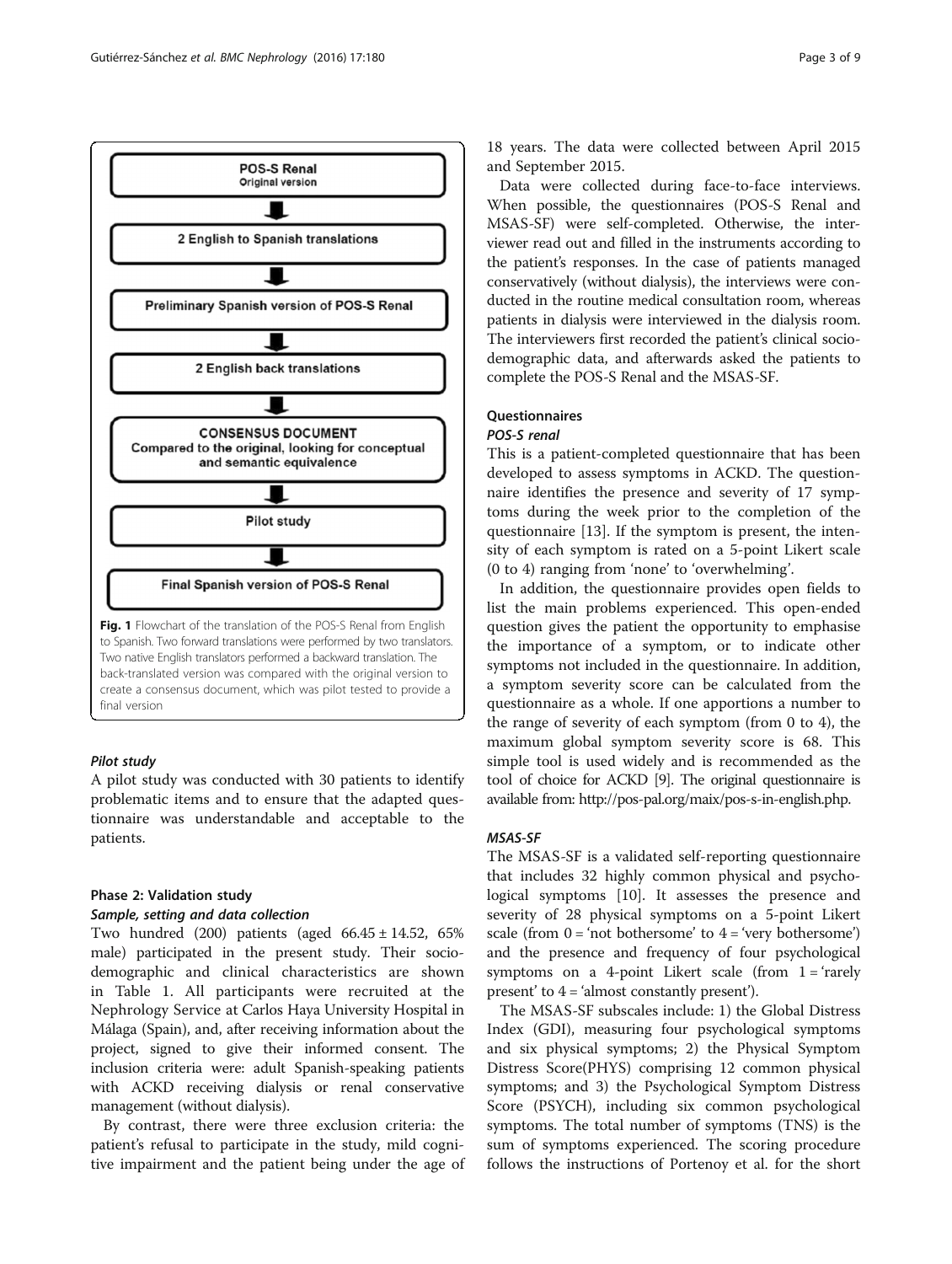| Characteristics            | Tota $(N = 200)$   | Conservative management group ( $n = 139$ ) | Dialysis group ( $n = 61$ ) |
|----------------------------|--------------------|---------------------------------------------|-----------------------------|
| Age (mean, SD)             | 66.45 $(\pm 14.5)$ | 69.65 $(\pm 12.8)$                          | 59.15 $(\pm 15.4)$          |
| Gender                     |                    |                                             |                             |
| Male                       | 130 (65%)          | 95 (68%)                                    | 35 (57.4%)                  |
| Female                     | 70 (35%)           | 44 (32%)                                    | 26 (42.6%)                  |
| Ethnicity                  |                    |                                             |                             |
| Caucasian                  | 199 (99.5%)        | 138 (99.3%)                                 | 61 (100%)                   |
| Spanish descent            | 193 (96.5%)        | 132 (94.9%)                                 | 61 (100%)                   |
| British descent            | 3(1.5%)            | $3(2.2\%)$                                  | $0(0\%)$                    |
| German descent             | 3(1.5%)            | $3(2.2\%)$                                  | $0(0\%)$                    |
| Indian                     | $1(0.5\%)$         | 1(0.7%                                      | $0(0\%)$                    |
| Marital status             |                    |                                             |                             |
| Married                    | 134 (67%)          | 94 (68%)                                    | 40 (65.6%)                  |
| Not married                | 66 (33%)           | 45 (32%)                                    | 21 (34.4%)                  |
| Causes of CKD              |                    |                                             |                             |
| Renal vascular disease     | 66 (33%)           | 56 (40.5%)                                  | 10 (16.4%)                  |
| Diabetic nephropathy       | 32 (16%)           | 22 (16%)                                    | 10 (16.4%)                  |
| Primary glomerular disease | 17 (8.5%)          | $9(6.5\%)$                                  | 8 (13.1%)                   |
| Polycystic kidneys         | 13 (6.5%)          | 8 (6%)                                      | $5(8.2\%)$                  |
| Unknown aetiology          | 27 (13.5%)         | 19 (14%)                                    | 7 (11.5%)                   |
| Others                     | 45 (22.5%)         | 24 (17%)                                    | 21 (34.4%)                  |
| Barthel index (mean, SD)   | 94.8 (±9.8)        | 94.93 (±9.5)                                | 94.59 (10.3%)               |
| Charlson comorbidity index |                    |                                             |                             |
| $2 - 3$                    | 83 (41.5%)         | 56 (40.3%)                                  | 27 (44.3%)                  |
| $4 - 5$                    | 85 (42.5%)         | 58 (41.7%)                                  | 27 (44.3%)                  |
| $\leq 6$                   | 32 (16%)           | 25 (18%)                                    | 7 (11.4%)                   |

<span id="page-3-0"></span>**Table 1** Socio-demographic and Clinical Characteristics of the Sample ( $N = 200$ )

form [[25](#page-8-0)]. The MSAS-SF has been cross-culturally adapted to Spanish speakers and has shown adequate psychometric properties [[26](#page-8-0)]. It has been widely used in patients with ACKD [\[18](#page-8-0)–[20\]](#page-8-0).

### Psychometric evaluation of the questionnaire

Reliability Reliability was considered as test-retest reliability. To evaluate this, 73 patients completed the Spanish POS-S Renal twice, separated by 7 days. Pearson's r correlation coefficient was used for assessment of the test-retest reliability.

Internal consistency Internal consistency concerns whether there is a satisfactory degree of interrelatedness among the items. To evaluate this psychometric property, Cronbach's α coefficients were calculated using the intraclass correlation coefficient type 2.1two-way mixed effects model, where people effects are random and measures effects are fixed  $(ICC_{2,1})$  [[27](#page-8-0)].

Internal structure Internal structure refers to the degree to which the scores for a questionnaire are an adequate reflection of the dimensionality of the construct to be measured. Exploratory factor analysis (EFA) with maximum likelihood extraction (MLE) and varimax rotation was used to evaluate this psychometric property. To confirm the factor model, we performed confirmatory factor analysis (CFA).

Concurrent criterion-related validity Concurrent criterion-related validity refers to the degree to which the scores for an instrument are associated with scores for other instruments that are intended to evaluate similar constructs. This psychometric property was measured using the MSAS-SF as a reference, and Pearson's r correlation coefficient was used to examine correlations between factor 1 of POS-S Renal and MSAS-SF total score, between factor 2 of POS-S Renal and MSAS-SF total score, and between the total score of POS-S Renal and MSAS-SF.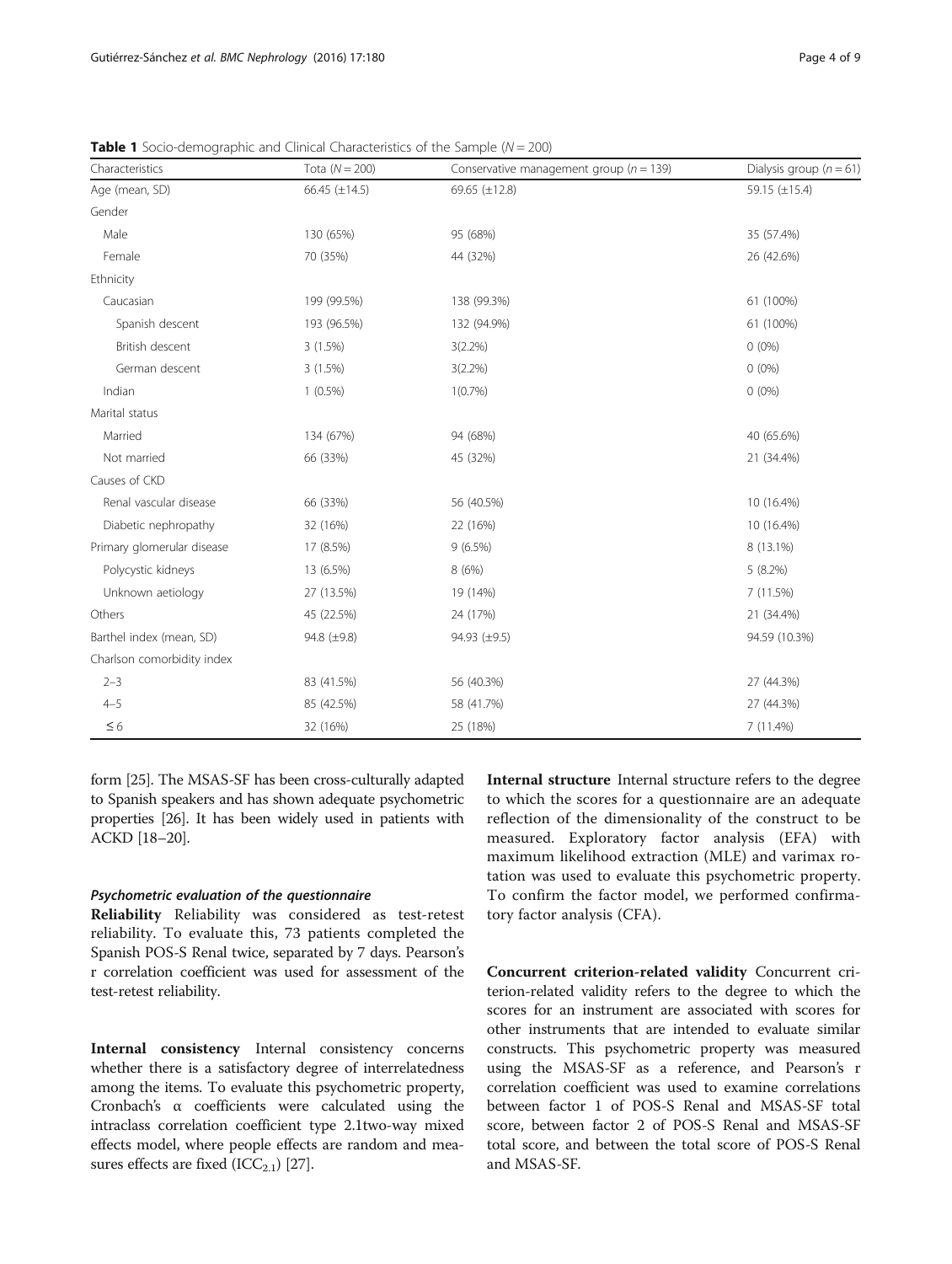#### Statistical analysis

Descriptive statistical analysis was used to determine the means and standard deviation of the sociodemographic and clinical variables and the POS-S Renal. We tested the differences in the responses from patients in dialysis and patients in conservative management using one-way analysis of variance (ANOVA).

Statistical analysis was conducted to assess the testretest reliability, internal consistency, internal structure and concurrent criterion validity. The sample distribution was determined by Kolmogorov–Smirnov (KS) test. The Pearson's r correlation coefficient used the criteria of: poor (an  $r < 0.49$ ), fair ( $0.50 \le r \le 0.74$ ), and strong (an  $r > 0.75$ ) [[28](#page-8-0)]. We assessed the measurement model of the POS-S Renal using CFA. The model fit indices included chi-square  $(\chi^2)$ , root mean square error of approximation (RMSEA), and the comparative fit index (CFI). For RMSEA, values of 0.08 or below indicate a close fit [[29](#page-8-0)]. This analysis was conducted using SPSS version 20 and LISREL 8.80 [\[30\]](#page-8-0).

# Results

#### Translation and cultural adaptation

The POS-S Renal was translated and back-translated without language difficulties to provide the Spanish modified version of the instrument (Additional file [1\)](#page-7-0). The mean ± SD time to complete the questionnaire at the first administration was  $7 \pm 2.5$  min. The Spanish modified version of the POS-S Renal showed a low proportion of missing responses (this did not exceed 2%). The characteristics of the study sample are shown in Table [1.](#page-3-0)

Response from patients in dialysis and patients having conservative management showed no significant differences ( $p = 0.130$  to factor 1 and  $p = 0.455$  to factor 2).

# Pilot study

The translated and modified version of the POS-S Renal proved to be comprehensible and easy to complete during the pilot testing, and changes in format were not needed. The questionnaire was readable and acceptable by the target population (Additional file [2\)](#page-7-0).

#### Validation study

# Test-retest reliability

The test–retest reliability was satisfactory. Pearson's correlation coefficient was:  $r = 0.909$  to factor 1,  $r = 0.695$ to factor 2,  $r = 0.887$  to total score and  $P < 0.001$ .

# Internal consistency

The adapted questionnaire presented good internal consistency to factor 1 ( $\alpha$  = 0.78, item range from 0.74 to 0.83) and moderate internal consistency to factor 2  $(\alpha = 0.56$ , item range from 0.45 to 0.65).

# Internal structure: factor analysis

The Kaiser-Meyer-Olkin values (0.773) and Bartlett's Test of Sphericity  $(P < 0.001)$  indicated that the correlation matrix for the POS-S Renal was suitable for MLE. The factor analysis revealed that 35.05% of the variance could be explained with two factors with an eigenvalue higher than 1 and 10% of variance explained, and 61.01% with six factors with an eigenvalue higher than 1. The results are shown in Table 2. These six factors were used for the rotated component matrix. The scree plot indicated a two-factor solution (see Fig. [2](#page-5-0)). The item loading

for the two-factor solution is shown in Table [3](#page-5-0). The fit indices of the two factor model indicated an excellent fit:  $\chi^2$  = 222.82, RMESA = 0.68 and CFI = 0.98 (Fig. [3\)](#page-6-0) [\[31](#page-8-0)].

#### Concurrent criterion-related validity

The correlation between the POS-S Renal and the MSAS-SF was confirmed. The POS-S Renal showed adequate correlations with the MSAS-SF. The values of the correlations were 0.809 (factor 1 – MSAS-SF total score), 0.518 (factor 2 – MSAS-SF total score) and 0.860 (POS-S Renal total score – MSAS-SF total score). The results demonstrated the value of the POS-S Renal as a multidimensional measure.

# Discussion

The translation and cross-cultural adaptation of the POS-S Renal into Spanish using recognised international guidelines was achieved satisfactorily. To our knowledge, this study is the first cross-cultural adaptation and psychometric analysis of the POS-S Renal. The study sample included dialysis and conservatively managed patients. Although the POS-S Renal is an instrument to measure symptoms in conservatively managed ACKD patients, in our experience it has been a useful clinical assessment tool for the dialysis population. We tested responses from patients in these two categories, and the results indicated that there were no significant differences between the two groups, although a trend towards a significant difference

#### Table 2 Total Variance Explained

| Factor         |       | Eigenvalues   |              |  |  |
|----------------|-------|---------------|--------------|--|--|
|                | Total | % of Variance | Cumulative % |  |  |
|                | 4.472 | 24.843        | 24.843       |  |  |
| $\mathcal{P}$  | 1.838 | 10.210        | 35.053       |  |  |
| ξ              | 1.332 | 7.398         | 42.450       |  |  |
| $\overline{4}$ | 1.267 | 7.037         | 49.488       |  |  |
| 5              | 1.070 | 5.943         | 55.431       |  |  |
| 6              | 1.005 | 5.582         | 61.013       |  |  |

Extraction Method: Maximum Likelihood

a. When factors are correlated, sums of squared loadings cannot be added to obtain a total variance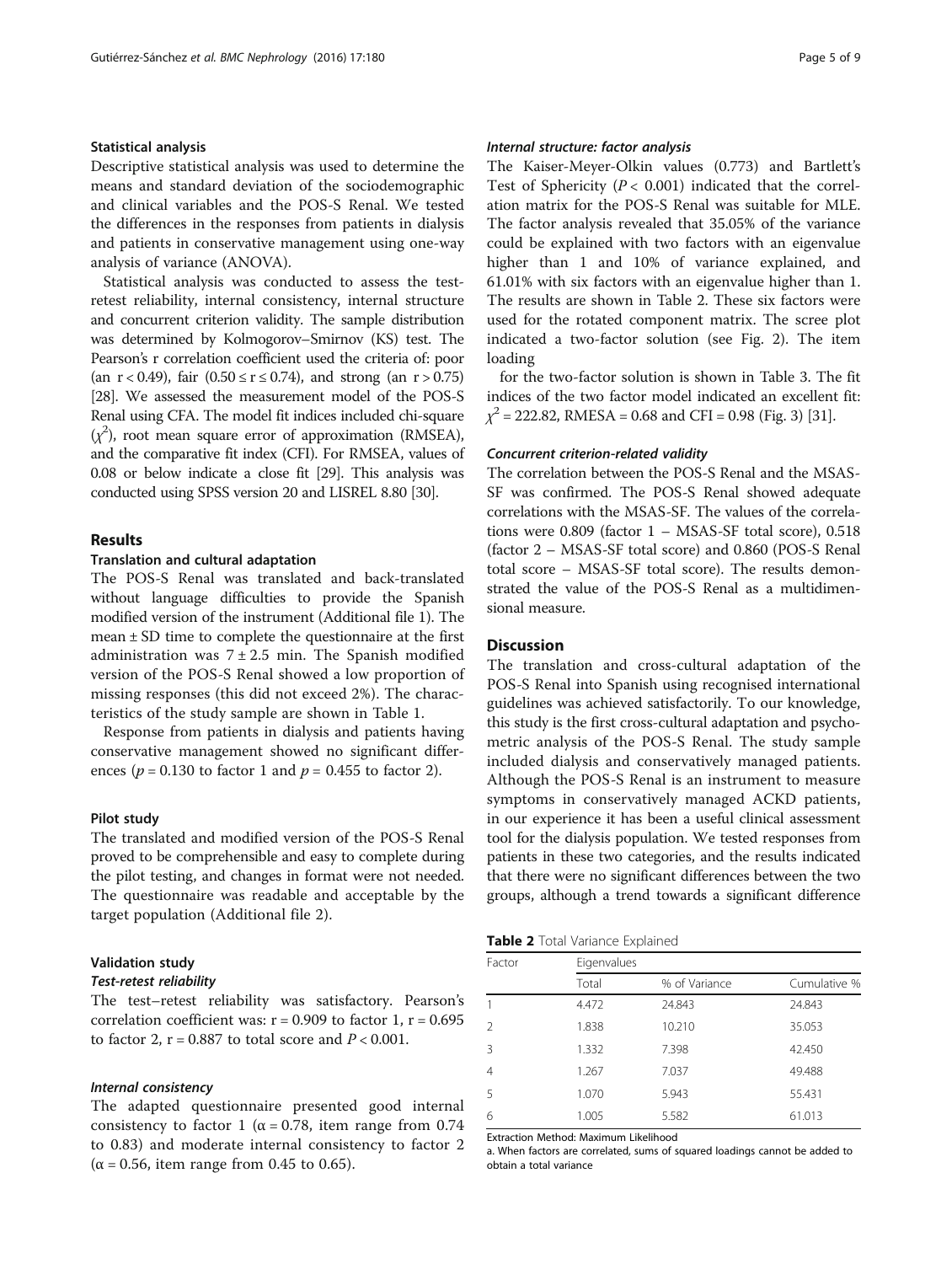<span id="page-5-0"></span>

in the responses between the groups for factor 1 was found.

Excellent content validity of the Spanish modified version was demonstrated, which indicates that all items of this instrument are relevant for the measurement of the

Table 3 Factor Structure of Rotated Component Matrix

| Item                       | Component |                |  |
|----------------------------|-----------|----------------|--|
|                            | 1         | $\overline{2}$ |  |
| Pain                       | 0.555     | $-0.162$       |  |
| Shortness of breath        | 0.497     | $-0.318$       |  |
| Weakness or lack of energy | 0.547     | $-0.379$       |  |
| Nausea                     | 0.251     | $-0.779$       |  |
| Vomiting                   | 0.196     | $-0.694$       |  |
| Poor appetite              | 0.398     | $-0.236$       |  |
| Constipation               | 0.305     | $-0.001$       |  |
| Mouth problems             | 0.558     | $-0.305$       |  |
| Drowsiness                 | 0.433     | $-0.320$       |  |
| Poor mobility              | 0.672     | $-0.050$       |  |
| Itching                    | 0.361     | $-0.317$       |  |
| Difficulty sleeping        | 0.506     | $-0.386$       |  |
| Restless legs              | 0.150     | $-0.223$       |  |
| Feeling anxious            | 0.537     | $-0.303$       |  |
| Feeling depressed          | 0.586     | $-0.218$       |  |
| Changes in skin            | 0.329     | $-0.345$       |  |
| Diarrhoea                  | 0.187     | $-0.486$       |  |
| Muscle cramps              | 0.229     | $-0.358$       |  |

Extraction Method: Maximum Likelihood. Rotation Method: Oblimin with Kaiser Normalisation. Suppression at 0.35

symptomatology in ACKD [\[23](#page-8-0), [24\]](#page-8-0). This instrument showed satisfactory psychometric characteristics in terms of reliability [\[27\]](#page-8-0), structural validity [\[31\]](#page-8-0), and concurrent criterion-related validity [[32](#page-8-0)]. The sample size was adequate for all analyses [[33](#page-8-0)].

We added 'cramps' to the original 17-item POS-S Renal because of the frequency of cramps among patients with ACKD [[4](#page-7-0), [5](#page-7-0)]. Although in our study the prevalence of cramps was lower than has been found in other studies on the Spanish population, this is a common symptom that is often under-evaluated and is an important cause of the early termination of dialysis sessions [[34](#page-8-0), [35\]](#page-8-0).

The test–retest reliability was high  $(r = 0.887)$  to total score), with values beyond those found in the modified ESAS in dialysis patients ( $r = 0.7$  to total score) [\[11](#page-7-0)].

Internal consistency analysis indicated a satisfactory degree of interrelatedness among the items of the in-strument [\[27](#page-8-0)]. Factor  $1(\alpha = 0.78)$  and factor 2 ( $\alpha = 0.56$ ) showed the highest and lowest results, respectively, with values below those found in the Arabic translation and modification of the DSI (Cronbach's  $\alpha = 0.91$ overall) [[36](#page-8-0)].

The two-factor solution obtained in the EFA accounted for a significant proportion of variance and showed support for the presence of construct validity, which provides support for evidence of the instrument validity. The factor analysis performed to evaluate the internal structure of the POS-S Renal confirmed the two-factor model, in line with other symptom assessment tools [\[25](#page-8-0)]. However, we performed a CFA, and the fit indices of the CFA model were satisfactory [[29\]](#page-8-0). Nonetheless, two POS-S Renal items, namely, restless legs and changes in skin, did not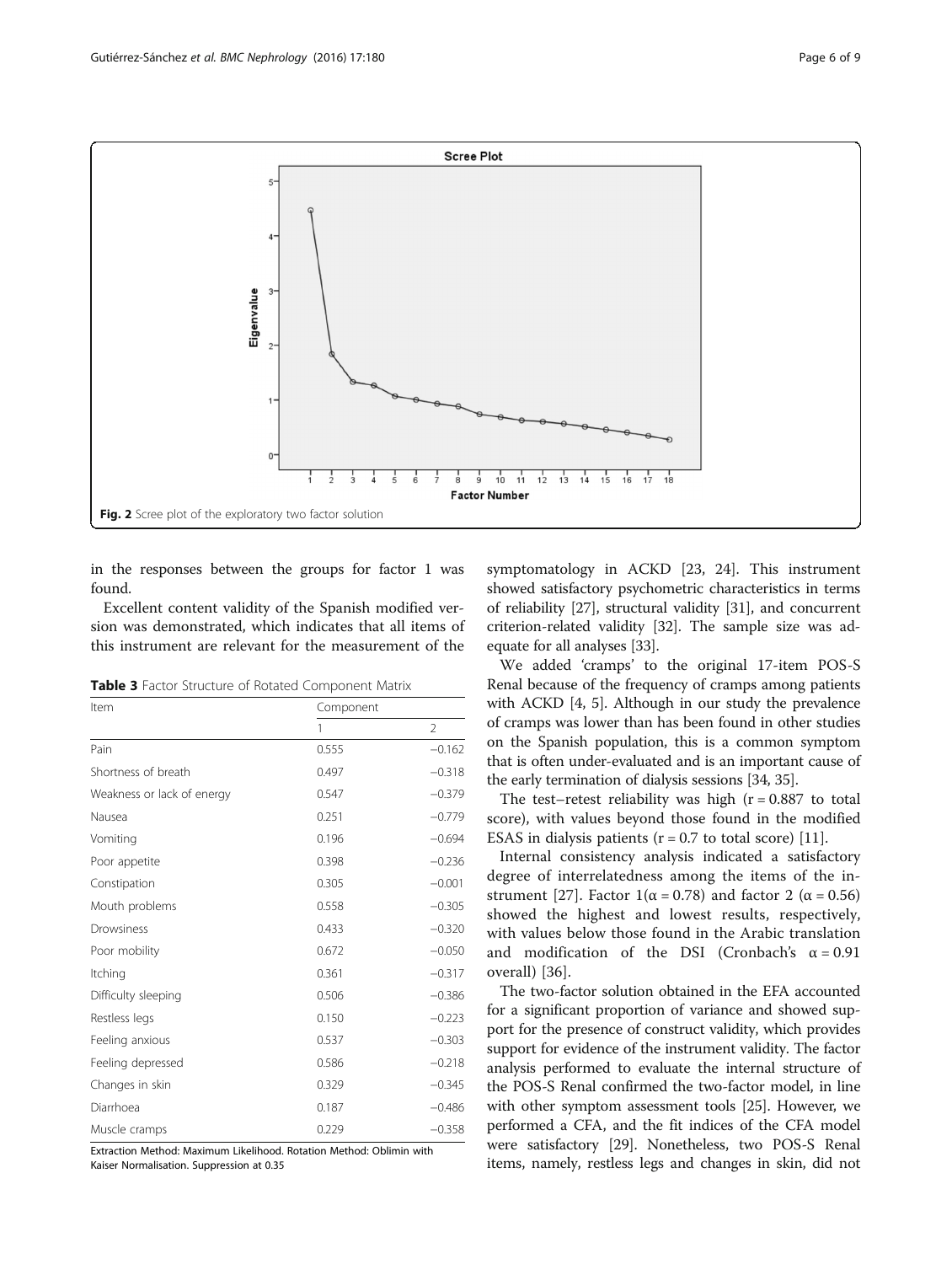<span id="page-6-0"></span>

load on either of these two factors. Consequently, it appears that these symptoms function as individual items. A possible explanation for this is that these two symptoms are best regarded as 'causal indicators' not 'indicator variables', and this suggests inherent problems with the application of the factor analysis [[37](#page-8-0)]. Causal indicators are variables external to the patient that could affect symptoms, and indicator variables are unobservable variables which can be inferred from scores on multiple self-report items. Thus, the inclusion of indicator variables in factor analysis could lead to uninterpretable results [[37, 38](#page-8-0)].

The concurrent criterion-related validity analysis with the MSAS-SF was supported by a strong correlation with factor 1 and total score, and a fair correlation with factor 2, which provides support for evidence that the scores of the POS-S Renal are an adequate reflection of a previously validated instrument that has been widely used in patients with ACKD. These results are in line with those found by the authors of the Arabic translation of the DSI and the modified ESAS with the Kidney Dialysis Quality of Life-Short Form (KDQOL-SF) [[11](#page-7-0), [36\]](#page-8-0).

The extent and severity of the symptom burden in patients with ACKD demonstrates the importance of using an appropriate clinical tool [\[4](#page-7-0), [5,](#page-7-0) [13, 15\]](#page-8-0). Likewise, the

multidimensional nature of the symptoms should be considered in these patients [\[39](#page-8-0)]. The POS-S Renal is a validated instrument that provides information about a large number of physical and psychological symptoms. This also demonstrates the value of POS-S Renal as a useful and clinically appropriate symptom assessment tool to facilitate a multidimensional symptom evaluation in ACKD.

A patient with many mild symptoms can have a score identical to a patient with fewer, but more distressing symptoms, and a high score on even a single symptom could indicate a high level of patient distress for one symptom even if the patient's total score is low. Thus, clinicians must look at the patient's score on each of the 18 Spanish modified version of the POS-S Renal symptoms on its own, even though a total score can be obtained.

This study provides access to a PRO instrument to assess symptoms in CKD stage 4–5 for Spanish speaking populations. This single-page 18-item PRO is a selfadministered questionnaire that is comprehensible and easy to complete. Hence, this study shows that this instrument will be of value in the symptom assessment of patients with ACKD in clinical practice and in research. Although this study contributes by filling the knowledge gap on the validation and usefulness of POS-S Renal, as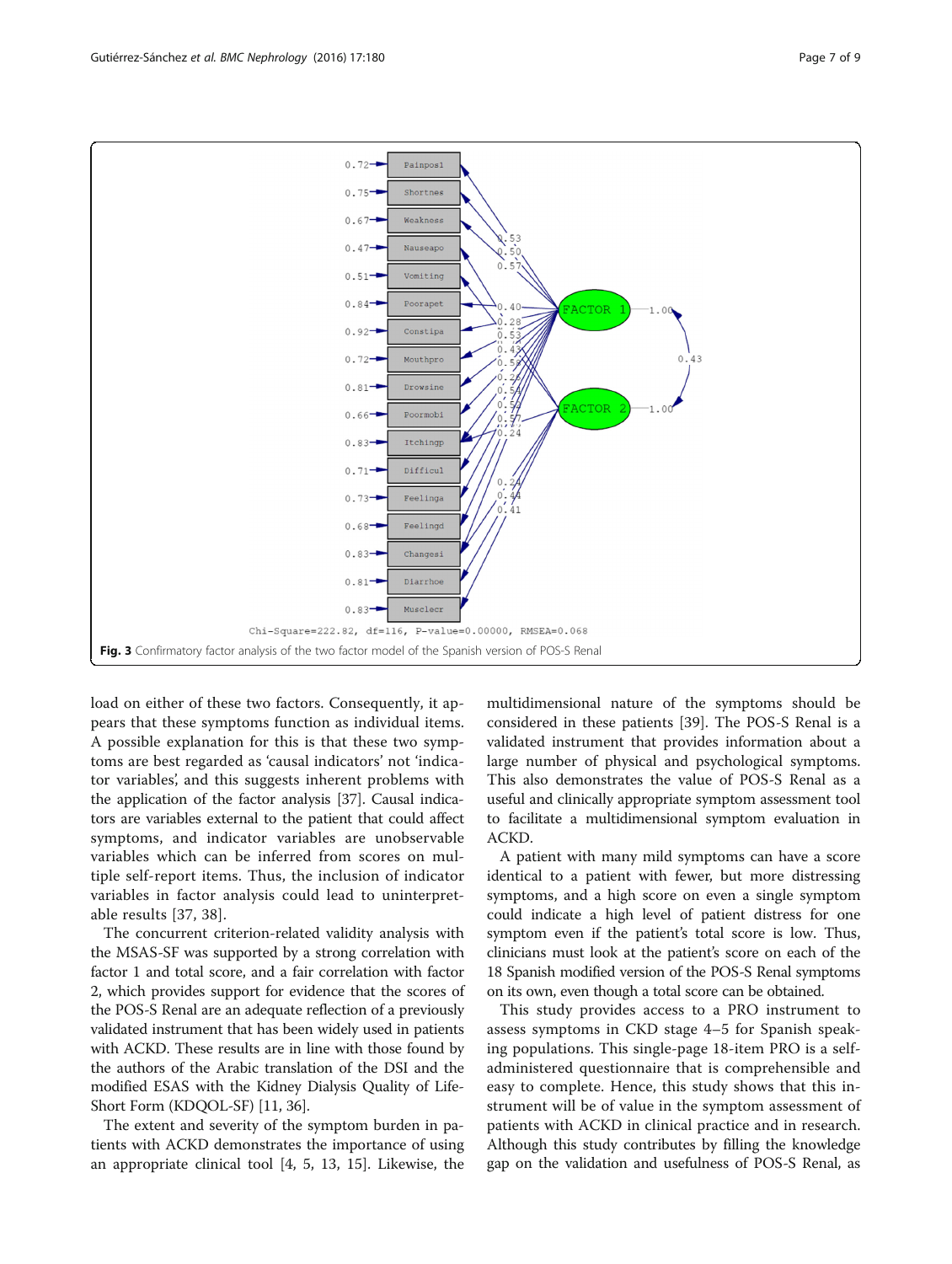<span id="page-7-0"></span>well as, on symptoms assessment in ACKD, subsequent studies should be carried out to develop more refined measuring tools in this area [[40](#page-8-0)].

The limitations to consider in this study include the lack of longitudinal data concerning other psychometric characteristics. Although our study shows a preliminary analysis of the psychometric properties of a modified POS-S Renal, sensitivity to change and minimally important differences were not evaluated. Further work using longitudinal data to determine responsiveness is needed to define the use of these measures in cohort studies and clinical trials that evaluate interventions. Finally, given the lower internal consistency for factor 2, a confirmatory factor analysis in a wide sample should be carried out to explore and interpret the behaviour of this factor.

# Conclusions

The Spanish modified version of the POS-S Renal demonstrated a two-factor structure and provided a PRO specific to the Spanish population that is valid and reliable. This clinical tool is simple to complete and easily understood. This instrument is comprehensive and can capture the multidimensional aspects of a range of symptoms. Consequently, the POS-S Renal can be recommended for clinical and research purposes in Spanish speaking populations.

# Additional files

[Additional file 1:](dx.doi.org/10.1186/s12882-016-0402-8) The questionnaire. It contains the Spanish modified version of the POS-S Renal that has been validated by the authors in this study. (DOCX 19 kb)

[Additional file 2:](dx.doi.org/10.1186/s12882-016-0402-8) Pilot study. It contains the results of the pilot study. (DOCX 46 kb)

#### Abbreviations

ACKD: Advanced chronic kidney disease; ANOVA: Analysis of variance; CFA: Confirmatory factor analysis; CFI: Comparative fit index; CKD: Chronic kidney disease; CVI: Content validity index; DSI: Dialysis Symptom Index; EFA: Exploratory factor analysis; ESAS: Edmonton Symptom Assessment System; GDI: Global Distress Index; HRQoL: Health-related quality of life; ICC2.1: Intraclass correlation coefficient type 2.1; KDQOL-SF: Kidney Dialysis Quality of Life-Short Form; KS: Kolmogorov-Smirnov; MLE: Maximum likelihood extraction; MSAS-SF: Memorial Symptom Assessment Scale-Short Form; PHYS: Physical Symptom Distress Score; POS-S Renal: Palliative care Outcome Scale-Symptoms Renal; PRO: Patient reported outcome; PSYCH: Psychological Symptom Distress Score; RMSEA: Root mean square error of approximation; TNS: Total number of symptoms;  $\chi^2$ : Chi-square

#### Acknowledgements

We would like to thank the Cudeca Foundation and the Nephrology Department at the General University Hospital of Carlos Haya of Málaga for their contribution to the development of this project.

#### Funding

No funding was obtained for this study.

#### Availability of data and materials

The datasets generated during the current study are available in the Repositorio Institucional de la Universidad de Málaga (RIUMA) repository, (available from:<http://riuma.uma.es/xmlui>). All data analysed during this

study are included in this published article and in supplementary information files.

#### Authors' contributions

DGS participated in the conception and design of the study, and in the data collection, analysis and interpretation of the data, and drafted the manuscript. JPL and RSH participated in the conception of the study and its critical revision, and drafted the manuscript. DHM participated in the data collection and critical revision of the manuscript. AIC participated in the conception and design of the study and the analysis and interpretation of the data, drafted the manuscript and critical revision of the manuscript. All authors read and approved the final manuscript.

#### Competing interests

The authors declare that they have no competing interests.

#### Consent for publication

Consent for publication is not applicable in this study.

#### Ethics approval and consent to participate

The Provincial Ethics Committee of Málaga approved this study.

#### Author details

<sup>1</sup> Fundación Cudeca, Av. del Cosmos, s/n, 29631 Arroyo de la Miel, Málaga, Spain. <sup>2</sup>Cuidados Paliativos. Hospital de Manacor, Carretera de Manacor-Alcudia, Mallorca, Islas Baleares, Spain. <sup>3</sup>Departamento de Nefrología, Hospital General de Villalba, Carretera de Alpedrete a Moralzarzal M-608 Km 41, 28400 Collado Villalba, Madrid, Spain. <sup>4</sup> Departamento de Nefrología, Hospital Regional Universitario de Málaga, Av Carlos Haya s/n, 29010 Málaga, Spain. <sup>5</sup>Instituto de Investigación Biomédico de Málaga (IBIMA), Málaga, Spain. <sup>6</sup>Departamento de Fisioterapia, Universidad de Málaga, C/ Arquitecto Francisco Peñalosa, Ampliación Campus Teatinos, 29071 IBIMA, Málaga, Spain. <sup>7</sup>School of Clinical Sciences, Faculty of Health at the Queensland University of Technology, Queensland, Australia.

#### Received: 5 April 2016 Accepted: 15 November 2016 Published online: 18 November 2016

#### References

- 1. K/DOQI. Clinical practice guidelines for chronic kidney disease: evaluation, classification, and stratification. Am J Kidney Dis. 2002;39(2 Suppl1):1–266.
- 2. KDIGO. 2012 Clinical practice guideline for the evaluation and management of chronic kidney disease. KidneyInt (Suppl). 2013;3(1):1–308.
- 3. Iyasere O, Brown EA. Determinants of quality of life in advanced kidney disease: time to screen? Postgrad Med J. 2014;90(1064):340–7.
- 4. Murtagh FEM, Addington-Hall J, Higginson IJ. The prevalence of symptoms in end-stage renal disease: a systematic review. ACKD. 2007;14(1):82–99.
- 5. O'Connor NR, Kumar P. Conservative management of end-stage renal disease without dialysis: a systematic review. J Palliat Med. 2012;15(2):228–35.
- 6. Callahan D. Death and the research imperative. N Engl J Med. 2000;342:654–6. 7. Garratt A. Patient-reported outcome measures in trials, Editorial. BMJ.
- 2009;338:2597.
- 8. Perrone RD, Coons SJ, Cavanaugh K, Finkelstein F, Meyer KB. Patient-reported outcomes in clinical trials of CKD-related therapies: report of a symposium sponsored by the National Kidney Foundation and the US Food and Drug Administration. In: American Journal of Kidney Diseases : The Official Journal of the National Kidney Foundation [Internet]. 2013 [cited 2015 Oct 20].pp. 1046–1057. Available from: [https://www.ncbi.nlm.nih.gov/pubmed/](https://www.ncbi.nlm.nih.gov/pubmed/23988757) [23988757](https://www.ncbi.nlm.nih.gov/pubmed/23988757)
- Brown MA, Crail SM, Masterson R, Foote C, Robins J, Brown MA, Crail SM, Masterson R, Foote C, Robins J, Katz I, et al. ANZSN Renal Supportive Care Guidelines 2013. Nephrology(Carlton, Vic). 2013;18(6):401–54.
- 10. Chang VT, Hwang SS, Feuerman M, KasimisBS THT. The memorial symptom assessment scale short form (MSAS-SF). Cancer. 2000;89:1162–71.
- 11. Davison SN, Jhangri GS, Johnson JA. Cross-sectional validity of a modified Edmonton symptom assessment system in dialysis patients: a simple assessment of symptom burden. Kidney Int. 2006;69(9):1621–5.
- 12. Weisbord SD, Fried LF, Arnold RM, Rotondi AJ, Fine MJ, Levenson DJ, et al. Development of a symptom assessment instrument for chronic hemodialysis patients: the Dialysis Symptom Index. J Pain Symptom Manage. 2004;27(3):226–40.